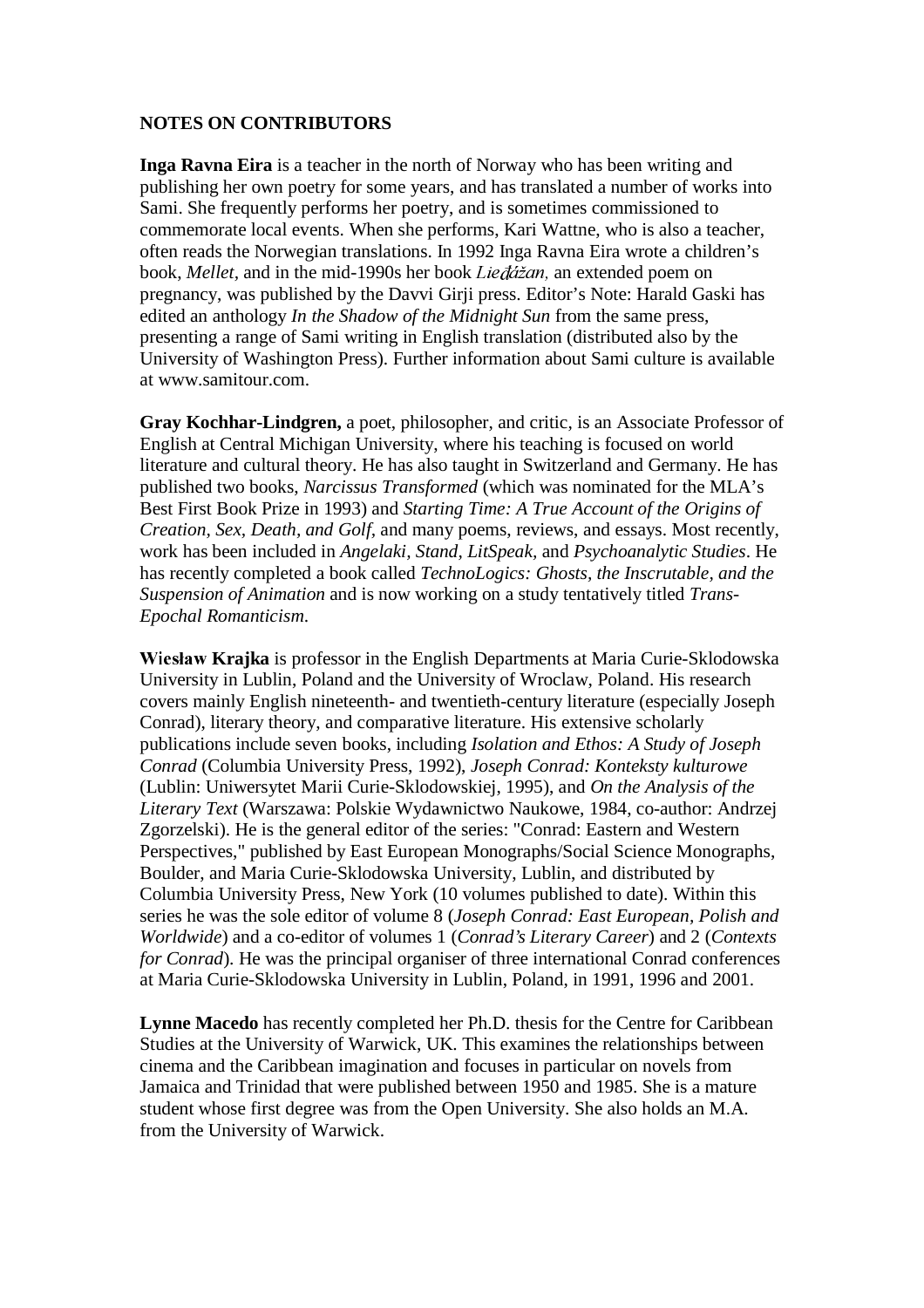**Robert Miltner** is Assistant Professor of English at Kent State University, Stark Campus in Canton, Ohio, where he teaches creative writing, American literature and composition. His poems have appeared recently or are forthcoming in *Luna, Pleiades, Barrow Street, Montserrat Review, CrossConnect, Rockford Review,Poems and Plays, Stray Dog, Mochila Review, Switched-on Gutenburg, Alphabet Faucet, Brimingham Poetry Review* and *Chiron Review,* as well as here in *EnterText'*s inaugural edition. He is the author of three poetry chapbooks: *On the Off-Ramp, The Seamless Serial Hour,* and *Against the Simple,* which won the Wick Chapbook Award.

**Chris Moylan**'s poetry is published in a number of academic journals and small press magazines. He is the author of two poetry chapbooks, several journal publications on Romanticism and Modernism, a monograph for the Beddoes Society, several art publications, and many conference presentations on Romanticism and the history of medicine. He has given several readings around New York, and contributed to a number of collaborative gallery projects and catalogue essays for artists in New York and Italy. He is currently an associate professor of English at the New York Institute of Technology, and has also taught at LaGuardia Community College, the University of Lowell, and Boston University. As a student of psychology at Harvard he won the Academy of American Poets Prize in 1978. He took his M.A. at the City University of New York, and his Ph.D. at Boston University, with a dissertation on T. L. Beddoes.

**Heather Nunn** lectures in journalism and communications at Middlesex University, London. She has taught previously at the University of North London and Thames Valley University. She took her first degree at the Polytechnic of North London, and her Ph.D. in 2000 at the University of East London. As well as a number of articles in academic journals, she is the author of a monograph *Politics and Fantasy: Gender, Political Culture and Thatcher,* forthcoming from Lawrence and Wishart, London, in 2002, and a study co-authored with Anita Biressi, *Reality TV: Realism and Revelation,* to be published by Wallflower Press in 2003.

**Nick Redfern** studied film and history at the University of Kent at Canterbury, UK, and is a freelance researcher and writer in Leeds.

**Davis Schneiderman** is an assistant professor of English and Creative Writing at Lake Forest College, Illinois, USA. His fiction has been accepted by *The Little Magazine, The Café Irreal, Neotrope: Progressive Fiction, Quarter After Eight, Happy,*and *Gargoyle,* among others*.*His work has been nominated for a 2001 Pushcart Prize. His critical work has appeared in such publications as *The Iowa Review, Studies in the Novel,*and *Revista Canaria de Estudios Ingleses.* He is co-founder and editor of *to the QUICK,* a journal of media and cultural studies, and also serves on the editorial board of *Crossings:A Counter-Disciplinary Journal of Philosophical, Cultural, Historical, and Literary Studies*. He is a graduate of Pennsylvania State University (1996), and in May 2001 took his Ph.D. at Binghampton University. He is currently working on issues of globalisation and resistance in terms of both William S. Burroughs and the rock band Radiohead, as well as finishing his fiction manuscript *DIS* from which his story "The Letter-Writing K.ampaign" has been selected.